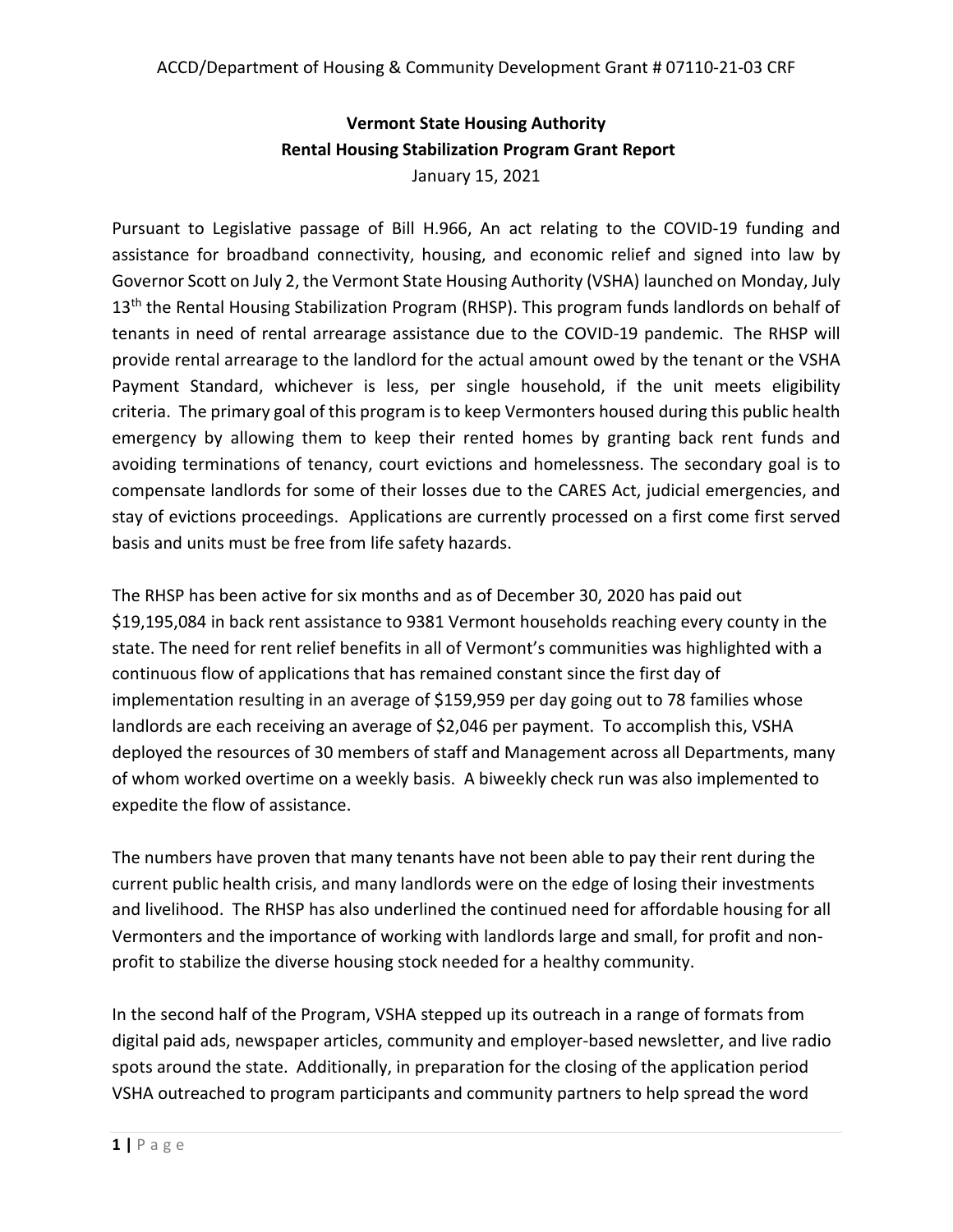#### ACCD/Department of Housing & Community Development Grant # 07110-21-03 CRF

that this vital lifeline would stop accepting applications on December 11, 2020. This effort resulted in an uptick of applications that has grown steadily and culminated in approximately 3,500 submissions received in the last 10 days of the application period. As with all VSHA programs, the RHSP has interpretive and translation services available upon request and had several simultaneous translations with tenants to make sure their applications were completed properly, and the assistance was delivered.

The process for the RHSP was designed to expedite the review of applications to get assistance to those in need as quickly as possible. However, VSHA has maintained a strong emphasis on quality control with a six-point process that focuses on the accuracy and integrity of each submittal. Additionally, to meet the unique needs of tenants and landlords, VSHA increased the number of program elements from two Groups at its inception, to seven distinct sub-programs that meet the diverse needs of the residential rental housing community. The following are programs developed and implemented after July 2020:

**Money to Move** pays for first month's rent, security deposit, last month's rent, and where necessary, rental payments through December 2020 to help families move into sustainable housing.

**Group 2B** is a vacancy loss program for landlords whose tenants moved out unexpectedly and were forced to absorb the cost of that rental unit due to unforeseen vacancy and sometime tenant damage.

**Stipulation Agreements** are arranged by attorneys to settle back rent disputes out of court that may otherwise lead to an eviction.

**Motion to Dismiss** 12 VSA 4773 provides a renter a way to have a non-payment eviction case "discontinued" if the renter pays into court "all rent due through the end of the current rental period, including interest and the cost of suit". These payments are made to trust accounts at VT Legal Aid or Legal Services Vermont.

**Mediation Services,** developed and administered by the VT Landlords Association, works to settle disputes between tenants and landlords without the involvement of the court system. This service not only has access to RHSP funds to pay back rent, but also strives to reach an understanding of the rental agreement to help maintain a stable tenancy for the future.

As we enter the final phase of the RHSP it is clear that VSHA will use all of the funding immediately available after program cuts. With approximately 3,000 applications in process,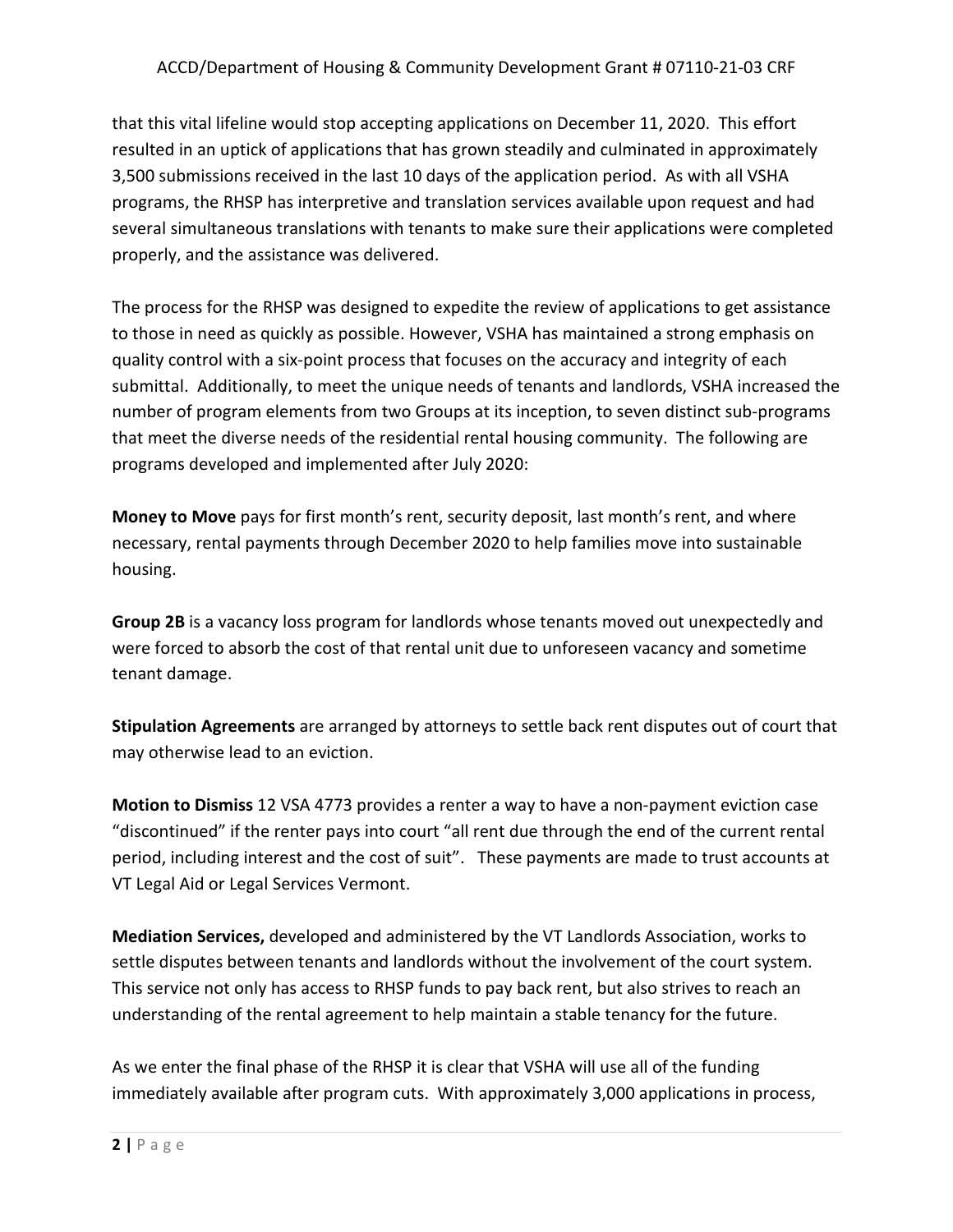and the average payment of \$2,046, the anticipated shortfall is \$2,500,000. It is vitally important to Vermont that this additional funding come through without delay so tenants can remain housed and landlords pay the expenses associated with owning and operating residential rental properties. VSHA feels that an additional \$2,500,000 is needed to safely meet this anticipated demand, with the need to process payments into January 2021 for applications received on or before the end of the program on December 11, 2020.

The check run for December 16, 2020 totaled \$2,836,217 reaching 1517 households and hundreds of landlords across the state and was the largest 2-week total since the program started. While getting this amount of money out to those in need so quickly was a victory for our state, it also shows the tremendous need and how that need continues to grow.

#### **Summary of payments per program element as of December 30, 2020:**

- Number of households served / total payments:
	- o Group 1 = 8418 / \$16,533,956
	- o Group 2 = 397 / \$830,733
	- o Group 2B = 192 / \$310,584
	- o Stipulation Agreements = 116 / \$918,341
	- o Money to Move = 258 / \$601,470

Details of payments by county per program element are in **Attachment A**. Please note that **Attachment A** does not reflect the final check run and reconciliation.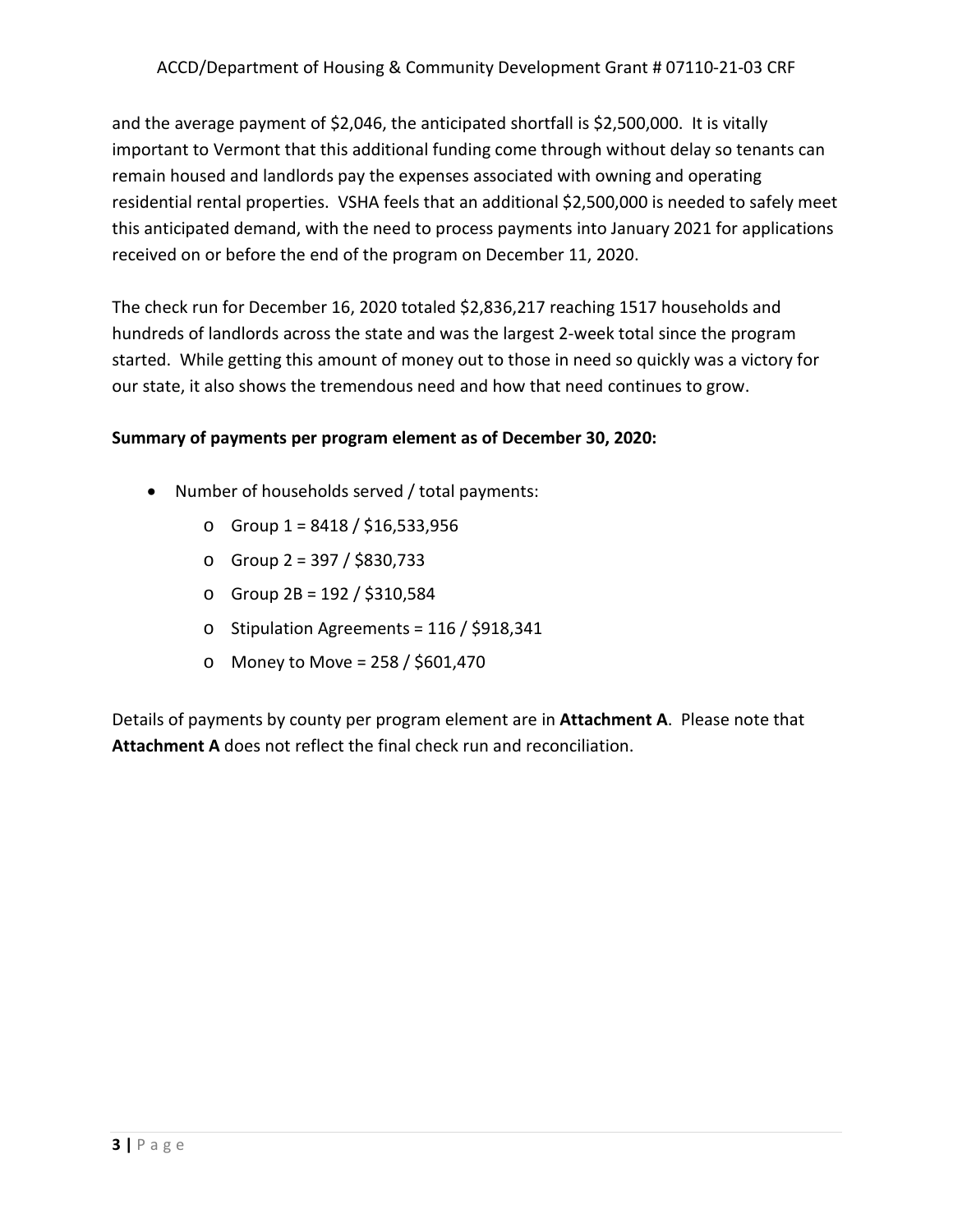| <b>Group 1: Tenant Arrearages</b> |                         |                         |
|-----------------------------------|-------------------------|-------------------------|
|                                   | <b>Number of Grants</b> | <b>Amount of Grants</b> |
| Addison                           | $318$ \$                | 572,388                 |
| Bennington                        | $447$ \$                | 869,334                 |
| Caledonia                         | $271 \quad $$           | 426,869                 |
| Chittenden                        | 3017 \$                 | 5,810,503               |
| <b>Essex</b>                      | $23 \quad $$            | 59,453                  |
| Franklin                          | 760 \$                  | 1,451,324               |
| <b>Grand Isle</b>                 | $83 \; \xi$             | 156,441                 |
| Lamoille                          | $151 \; \S$             | 351,852                 |
| Orange                            | $201 \quad $$           | 414,567                 |
| Orleans                           | $369 - 5$               | 655,578                 |
| Rutland                           | $629$ \$                | 1,540,749               |
| Washington                        | $825$ \$                | 1,680,727               |
| Windham                           | 635 \$                  | 1,139,211               |
| Windsor                           | $627$ \$                | 1,340,946               |

| Landlord         |           |
|------------------|-----------|
| <b>Resident?</b> | Yes: 8856 |
|                  | No: 607   |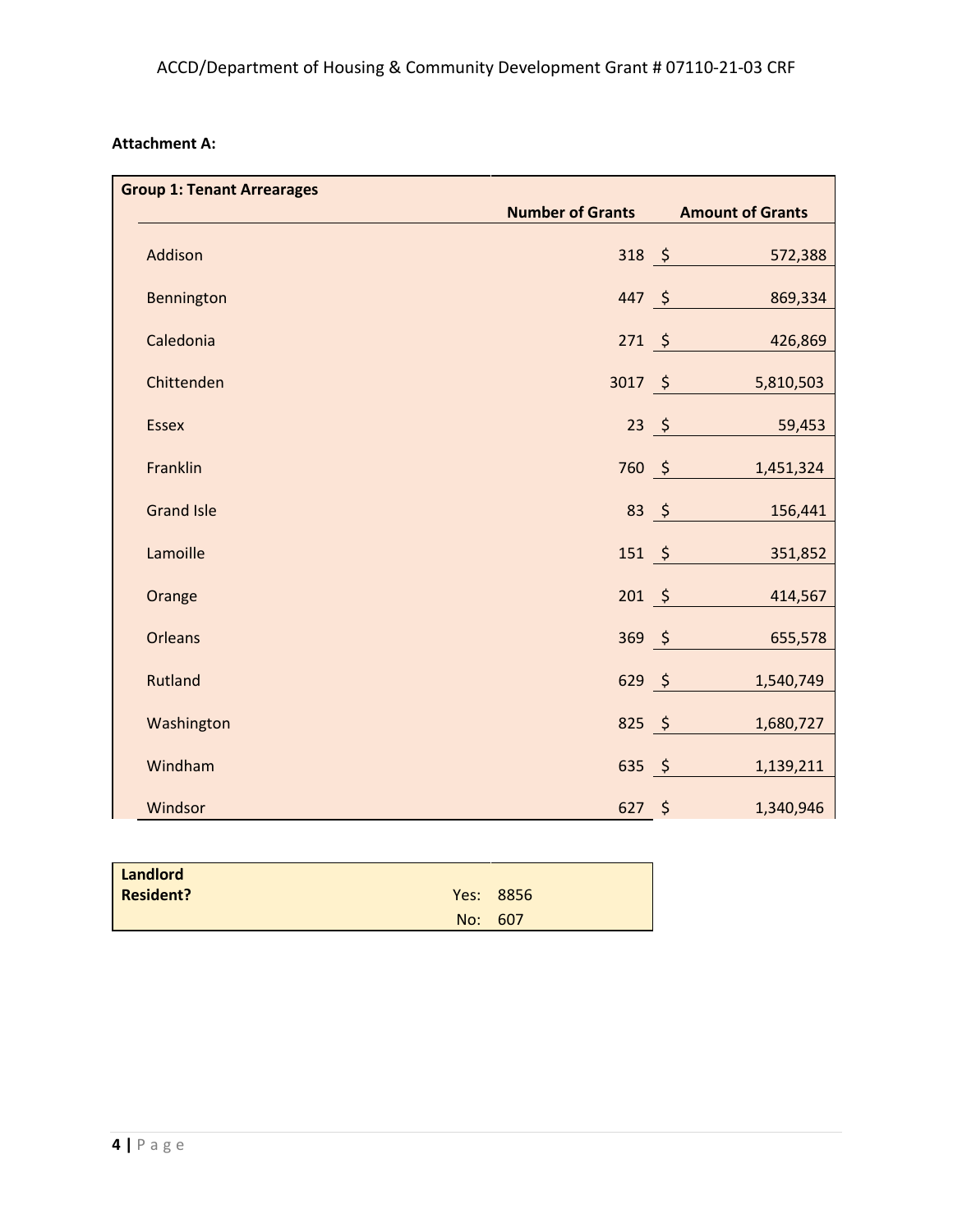| <b>Group 2: Recalcitrant Tenant</b> |                         |                          |
|-------------------------------------|-------------------------|--------------------------|
|                                     | <b>Number of Grants</b> | <b>Amount of Grants</b>  |
| Addison                             | $11 \; \xi$             | 31,171                   |
| Bennington                          | $24 \div$               | 40,748                   |
| Caledonia                           | 24                      | $\ddot{\phi}$<br>28,947  |
| Chittenden                          | 137                     | $\ddot{\phi}$<br>309,821 |
| Essex                               | 2 <sup>1</sup>          | $\zeta$<br>2,330         |
| Franklin                            | $14 \; \xi$             | 39,439                   |
| <b>Grand Isle</b>                   | $6\overline{6}$         | $\zeta$<br>15,725        |
| Lamoille                            | 9 <sub>o</sub>          | \$<br>30,826             |
| Orange                              | $18 \quad $$            | 36,099                   |
| Orleans                             | $16 \frac{1}{2}$        | 30,569                   |
| Rutland                             | 43                      | $\zeta$<br>83,832        |
| Washington                          | 19                      | $\ddot{\phi}$<br>54,754  |
| Windham                             | 25                      | \$<br>60,530             |
| Windsor                             | 33                      | \$<br>38,067             |

| Landlord  |          |  |
|-----------|----------|--|
| Resident? | Yes: 408 |  |
|           | No: 38   |  |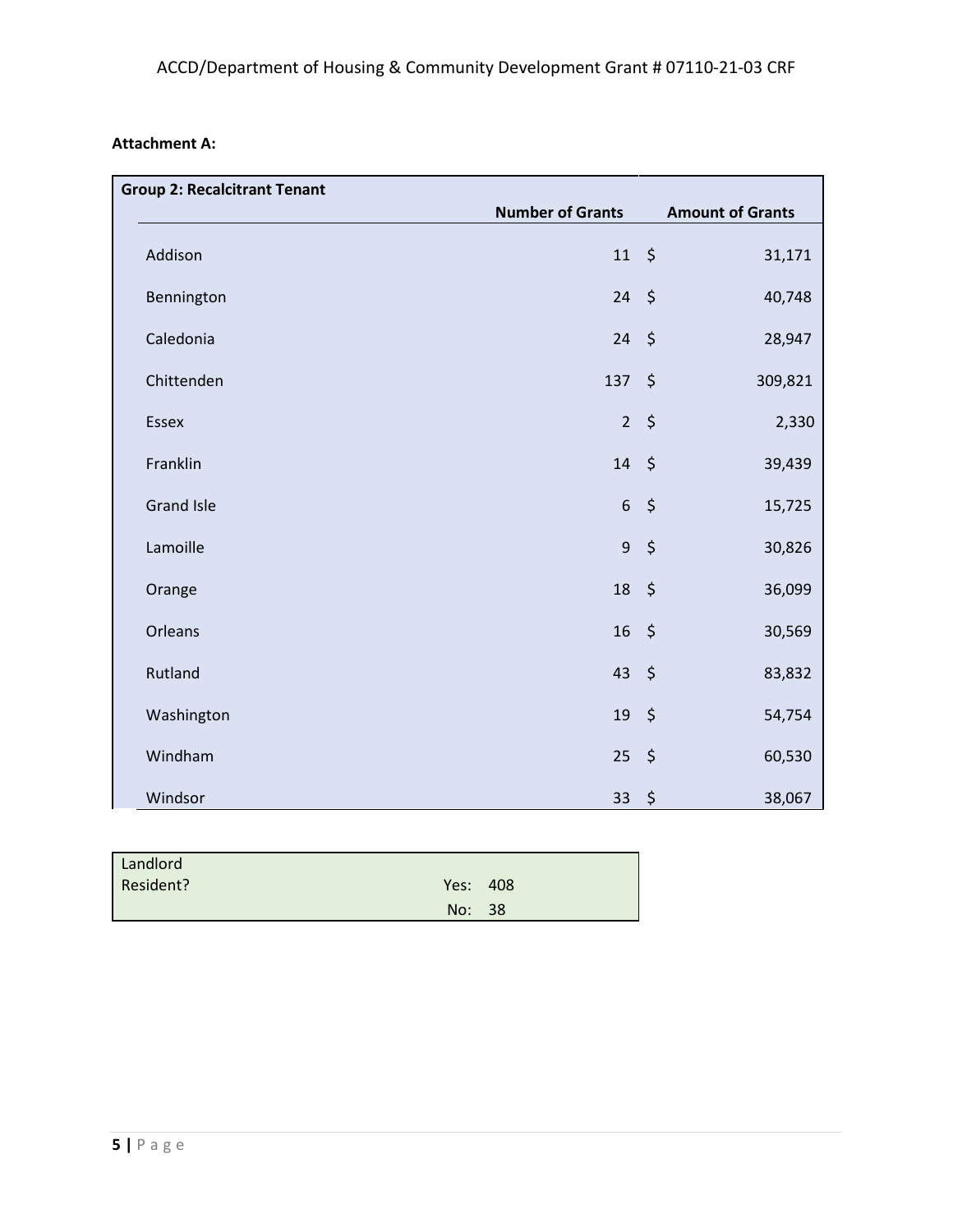| <b>Group 2B: Vacancy</b> |                   |                  |                              |
|--------------------------|-------------------|------------------|------------------------------|
|                          |                   | <b>Number of</b> |                              |
|                          |                   | <b>Grants</b>    | <b>Amount of Grants</b>      |
|                          | <b>Addison</b>    |                  | $5\frac{1}{2}$<br>4,921      |
|                          | Bennington        | $\mathbf{1}$     | \$<br>927                    |
|                          | Caledonia         | 12               | \$<br>13,701                 |
|                          | Chittenden        | 116              | \$<br>173,333                |
|                          | <b>Essex</b>      | $\pmb{0}$        | $\zeta$                      |
|                          | <b>Franklin</b>   | 11               | \$<br>21,461                 |
|                          | <b>Grand Isle</b> | $\mathbf{1}$     | $\ddot{\phi}$<br>1,195       |
|                          | Lamoille          | $\overline{3}$   | $\ddot{\mathsf{S}}$<br>5,204 |
|                          | Orange            | $\overline{2}$   | \$<br>3,035                  |
|                          | <b>Orleans</b>    | $10 \frac{1}{5}$ | 16,658                       |
|                          | <b>Rutland</b>    | $10-10$          | \$<br>17,433                 |
|                          | Washington        | $23 \quad $5$    | 31,701                       |
|                          | Windham           | $\overline{4}$   | $\ddot{\phi}$<br>6,838       |
|                          | Windsor           | $12 \div$        | 21,864                       |

| Landlord Resident? | Yes: 233 |  |
|--------------------|----------|--|
|                    | No: 10   |  |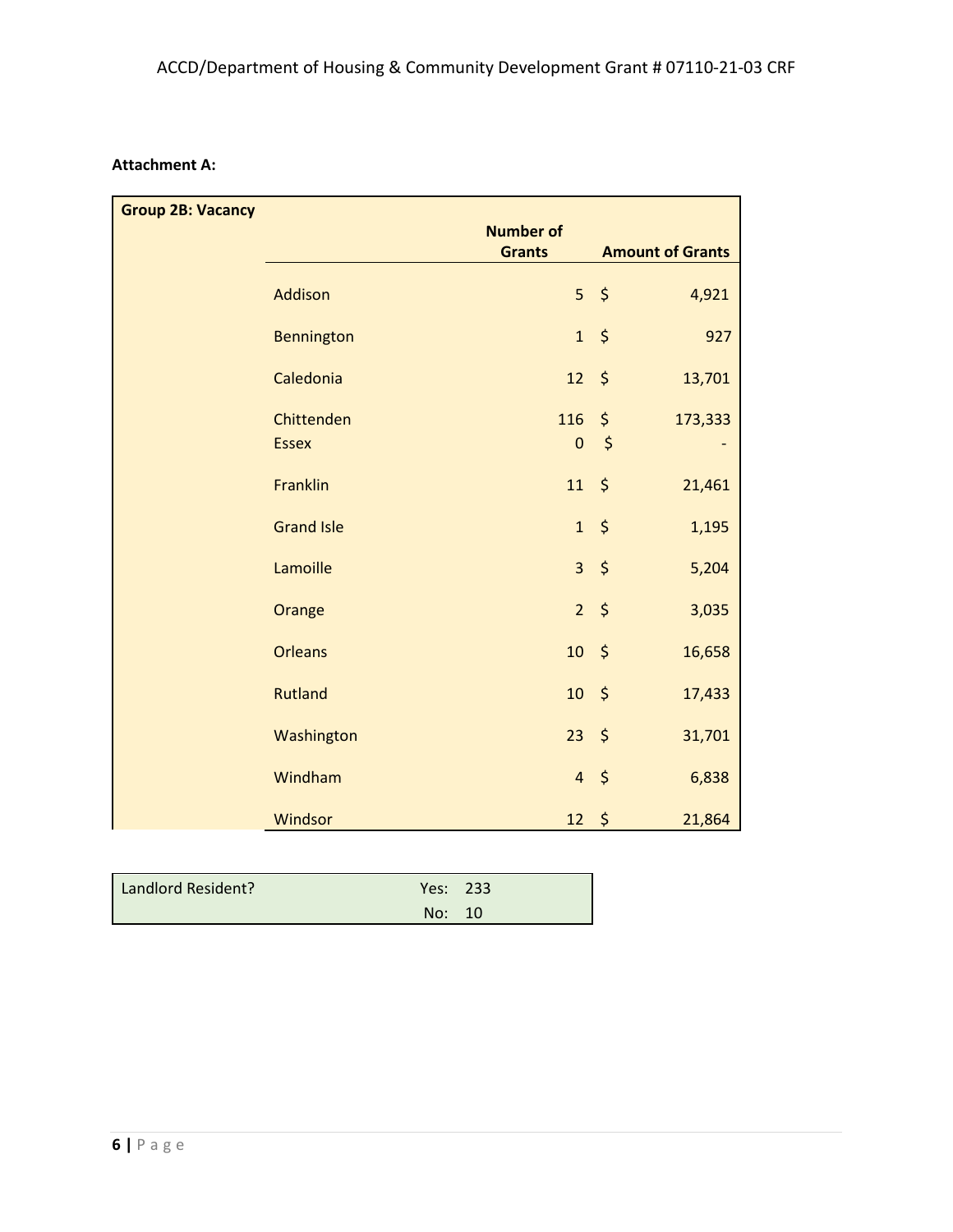| <b>Stipulations</b> |                               | <b>Number of Grants</b> | <b>Amount of Grants</b>              |
|---------------------|-------------------------------|-------------------------|--------------------------------------|
|                     |                               |                         |                                      |
|                     | Addison                       | $\mathbf{3}$            | $\zeta$<br>13,709                    |
|                     | Bennington                    | $\overline{7}$          | \$<br>74,802                         |
|                     | Caledonia                     | $\overline{3}$          | \$<br>14,572                         |
|                     | Chittenden                    | 26                      | $\zeta$<br>200,617                   |
|                     | Essex                         | $\mathbf 1$             | \$<br>18,978                         |
|                     | Franklin<br><b>Grand Isle</b> | $10\,$<br>$\pmb{0}$     | $\boldsymbol{\zeta}$<br>86,697<br>\$ |
|                     |                               |                         |                                      |
|                     | Lamoille                      | $\overline{7}$          | \$<br>38,755                         |
|                     | Orange                        | $\overline{3}$          | \$<br>21,158                         |
|                     | Orleans                       | $\overline{7}$          | \$<br>58,617                         |
|                     | Rutland                       | 12                      | $\zeta$<br>111,323                   |
|                     | Washington                    | 11                      | $\zeta$<br>100,044                   |
|                     | Windham                       | $\overline{7}$          | \$<br>34,369                         |
|                     | Windsor                       | 13                      | $\zeta$<br>130,328                   |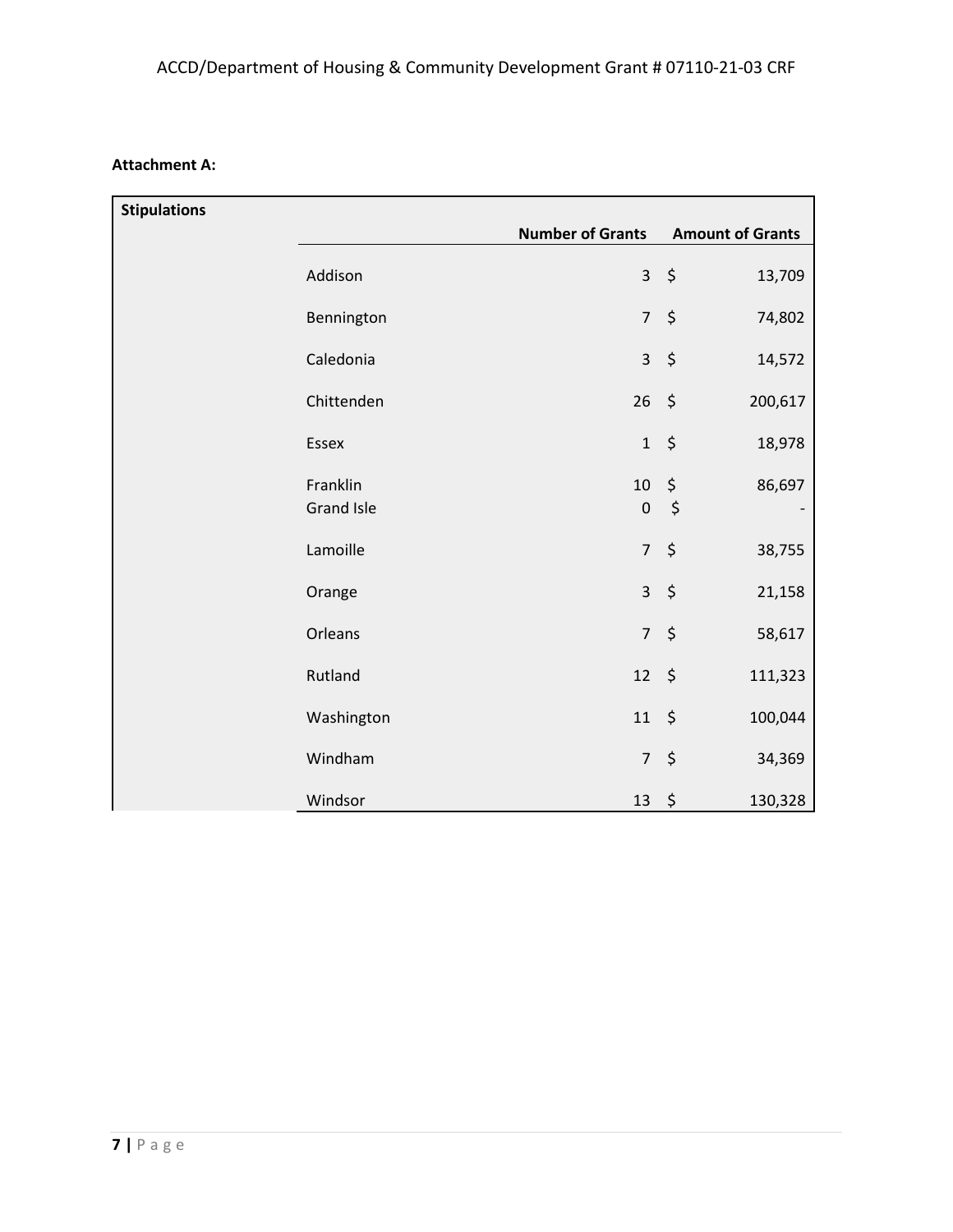| <b>Group 3: Money to Move</b> |                         |                         |
|-------------------------------|-------------------------|-------------------------|
|                               | <b>Number of Grants</b> | <b>Amount of Grants</b> |
| Addison                       | $11 \quad$              | 19,423                  |
| Bennington                    | 23                      | $\zeta$<br>58,137       |
| Caledonia                     | 10                      | $\zeta$<br>15,707       |
| Chittenden                    | 69                      | $\zeta$<br>211,719      |
| <b>Essex</b>                  | 1                       | $\zeta$<br>1,055        |
| Franklin                      | 16                      | $\zeta$<br>43,675       |
| <b>Grand Isle</b>             | $\mathbf{1}$            | $\zeta$<br>3,533        |
| Lamoille                      | $\overline{4}$          | $\zeta$<br>9,069        |
| Orange                        | 5                       | $\zeta$<br>7,339        |
| Orleans                       | 29                      | $\zeta$<br>65,045       |
| Rutland                       | 29                      | $\zeta$<br>74,111       |
| Washington                    | 16                      | $\zeta$<br>36,916       |
| Windham                       | 21                      | \$<br>32,435            |
| Windsor                       | 26                      | \$<br>38,087            |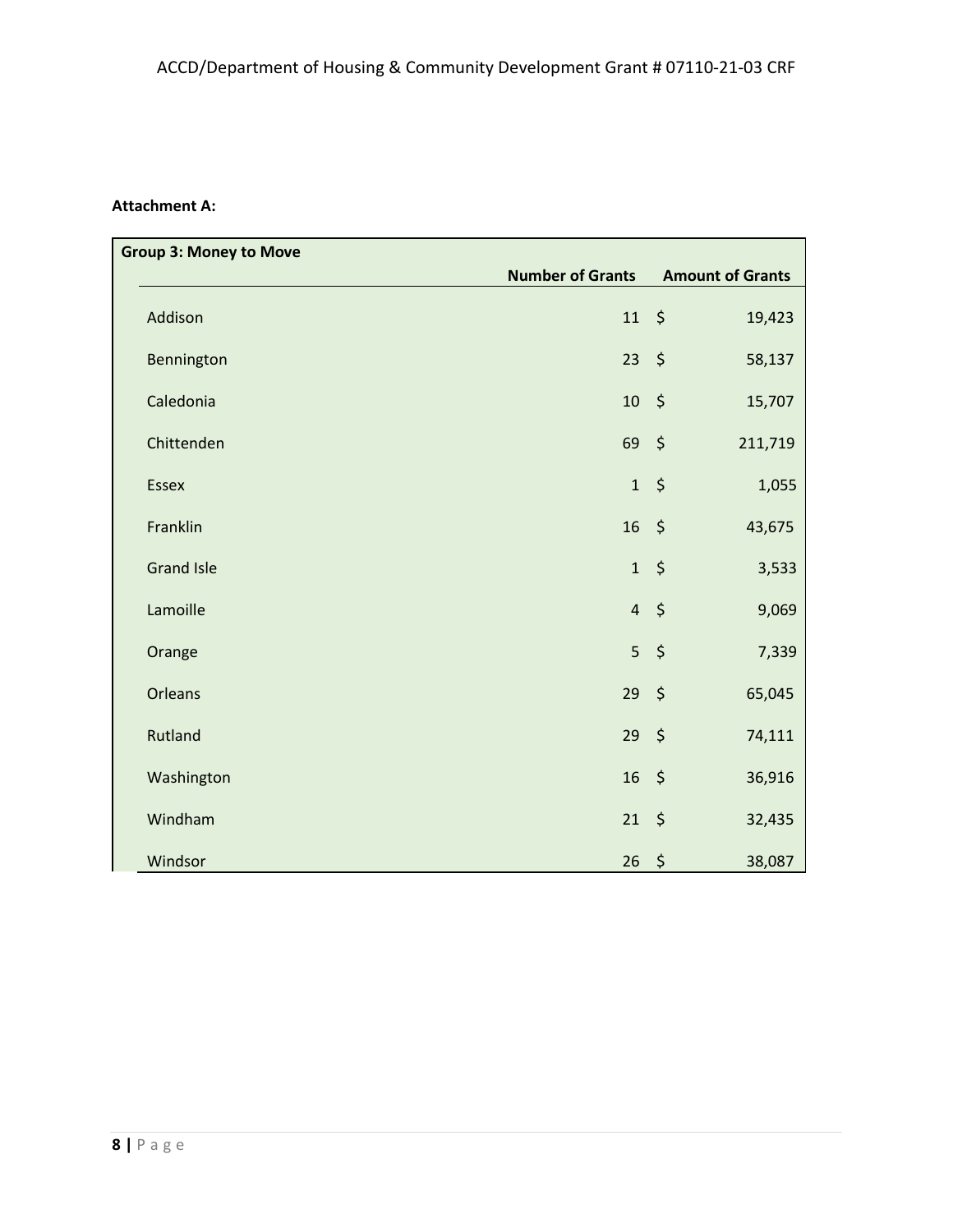| <b>Limited English</b> |                      |             |
|------------------------|----------------------|-------------|
| Proficiency:           | Yes:                 | 794         |
|                        | No:                  | 6257        |
|                        | No Reply:            | 3940        |
|                        |                      |             |
| Gender:                | Male:                | 2772        |
|                        | Female:              | 4483        |
|                        | Non-Binary:          | $\mathbf 0$ |
|                        | No Reply:            | 3690        |
|                        |                      |             |
| Age:                   | $18-25:$             | 745         |
|                        | $26 - 35:$           | 2495        |
|                        | $36 - 45:$           | 2040        |
|                        | $46 - 55:$           | 1410        |
|                        | $56-65:$             | 994         |
|                        | $66 - 75:$           | 215         |
|                        | 76-84:               | 58          |
|                        | $85+:$               | 8           |
|                        | No Reply:            | 2955        |
|                        |                      |             |
| Disability:            | Yes:                 | 1786        |
|                        | No:                  | 4876        |
|                        | No Reply:            | 4330        |
|                        |                      |             |
| <b>Income Range</b>    | \$0-\$15,000:        | 2878        |
|                        | \$15,001-\$30,000:   | 2913        |
|                        | \$30,001-\$45,000:   | 1312        |
|                        | \$45,001-\$60,000:   | 441         |
|                        | \$60,001-\$75,000:   | 131         |
|                        | \$75,001-\$100,000:  | 41          |
|                        | \$100,001-\$150,000: | 6           |
|                        | \$150,001+:          | $\mathbf 0$ |
|                        | No Reply:            | 3184        |
|                        |                      |             |
| Ethnicity:             | Hispanic/Latino:     | 248         |
|                        | Non Hispanic/Latino: | 5047        |
|                        |                      |             |